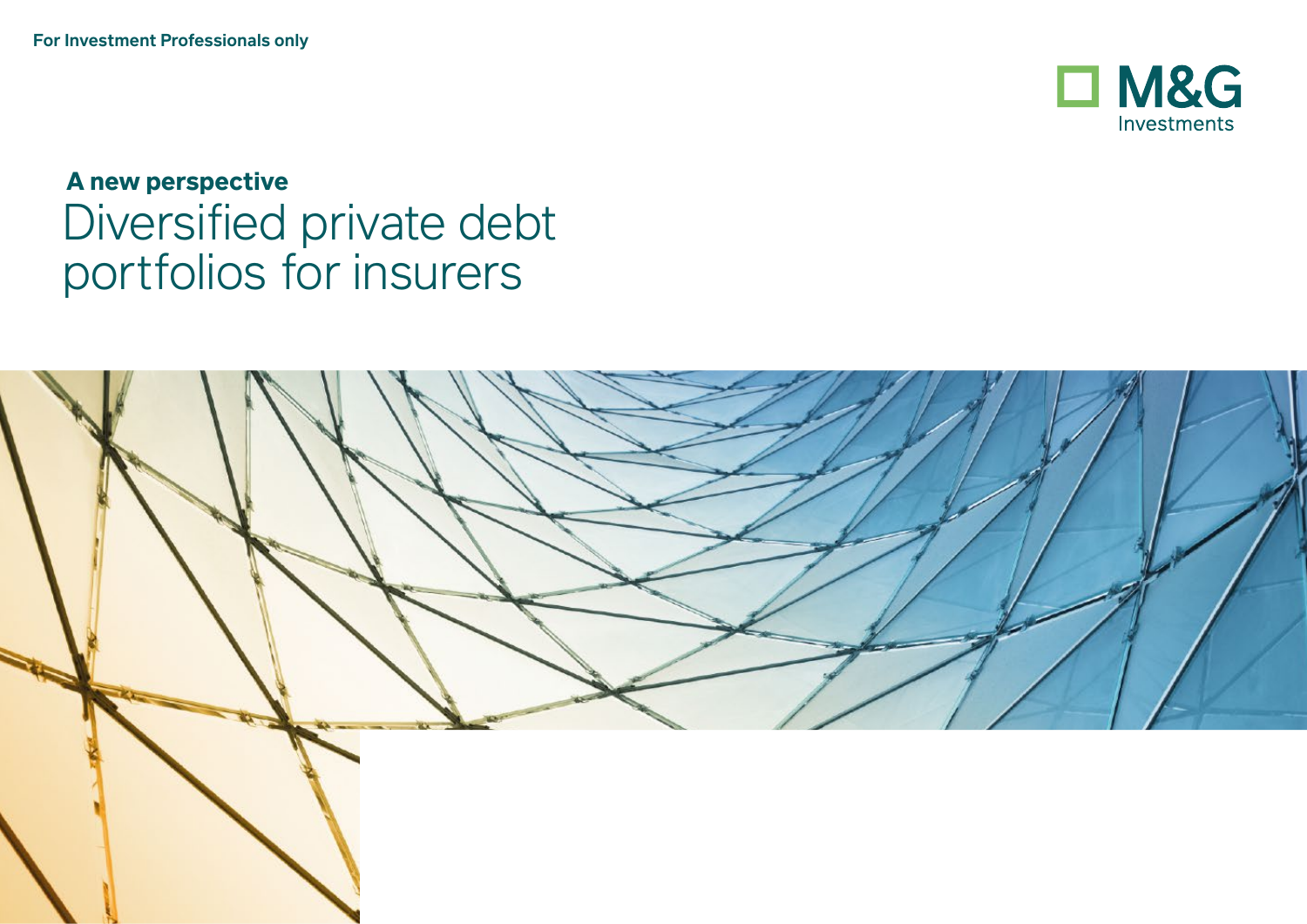## Optimising private asset allocations

Faced with unique and diverse challenges, insurance investors have looked to increase their exposure to less liquid markets, such as private debt, over recent years. Private debt is often well-suited to an insurer's balance sheet and we believe that a diversified private debt portfolio, managed with specific risk constraints (duration, solvency capital requirements (SCR), internal rating etc), could and should form part of most insurers' asset allocation. This sort of well-constructed private debt portfolio, tailored to the insurer's unique circumstances, may balance a range of requirements, but primarily help meet a higher investment return objective over the long term – without having to increase portfolio risk. In particular, this paper focuses on shorter-dated private debt opportunities, many of which could be suitable for insurers with shorter-dated liabilities.

Private debt offers a broad and diverse opportunity set that continues to evolve and mature, so investors need to ensure that they are making the most of their allocations over time. We would suggest that previous frameworks and structures employed by insurers, which tend to focus on certain sub-types of private debt in a siloed approach, can create barriers to effective investment going forward and inadvertently narrow the opportunity set – thereby reducing the potential for diversification and increasing capital deployment time.

Alternatively, taking a flexible approach to investing in the private debt market should help insurance investors harness the full potential of the market, both now and as it evolves. Established private debt managers that have the ability to identify and assess the best available opportunities from across the full private debt spectrum, can help to ensure portfolios are optimised based on an insurer's individual preferences and risk appetite.

The value of investments will fluctuate, which will cause prices to fall as well as rise and you may not get back the original amount you invested. Where past performance is shown, please note that this is not a guide to future performance.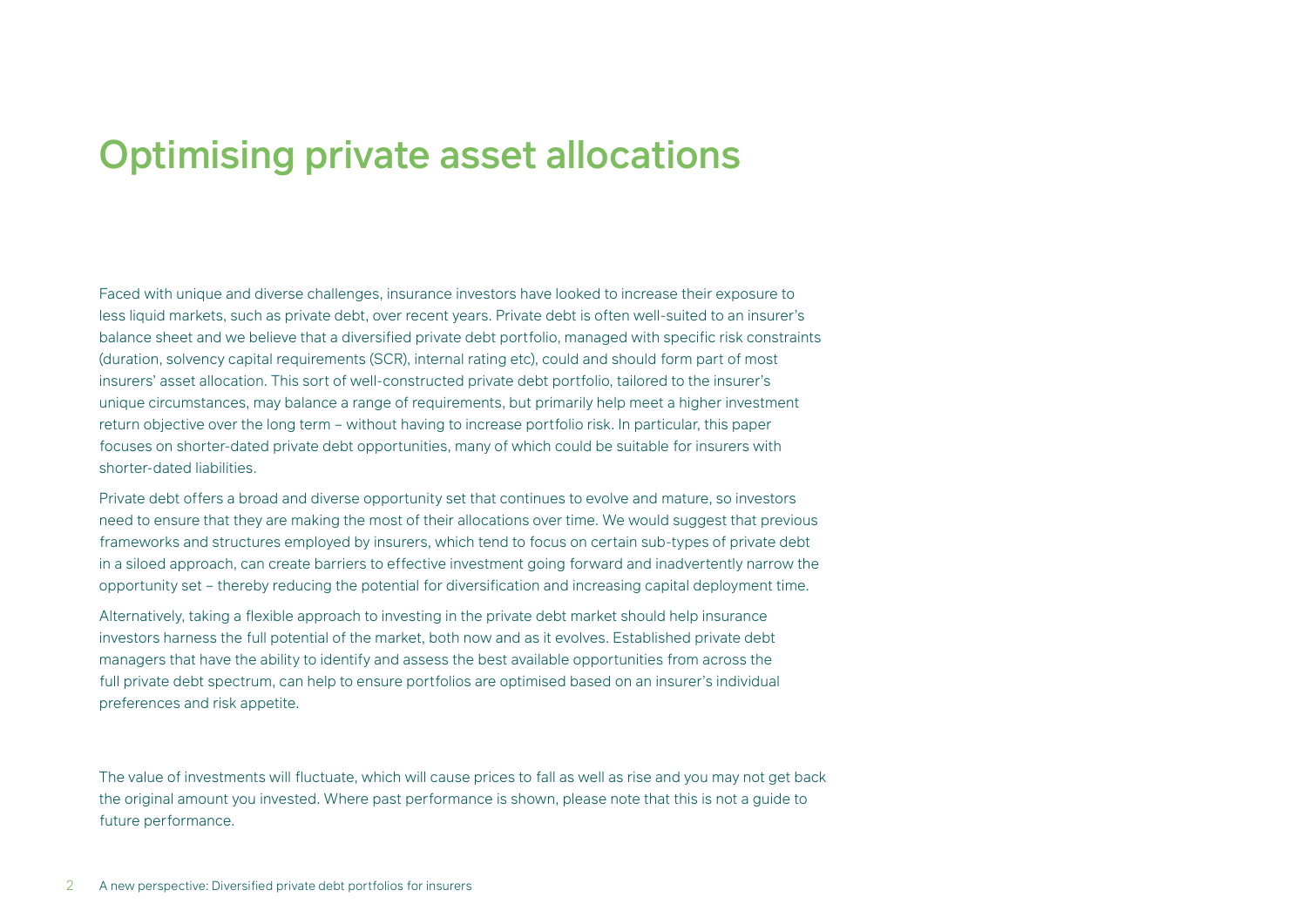## **Quick take: Key principles for investment in private debt:**

- Treat private assets more like public fixed income allocations, ie adopt duration and (internal) rating targets and set sector and individual name limits, but don't allocate individually in small amounts to lots of different sectors of the private debt market.
- Take a flexible, unconstrained, bottom-up approach to asset selection, allowing private debt managers to access value from across the entire investable universe as it presents itself.
- These can help to:
	- Reduce the governance requirement to sign-off on distinct financing structures, which takes up time and resource
	- Broaden the available investment universe and give potential benefits in terms of diversification and speed of deployment
	- Give managers the ability to dial up and dial down sectoral exposures to maximise the potential of allocations and optimise according to individual preferences and risk appetite
	- Allow managers to dynamically allocate to areas of the market which may be offering good relative value and allow insurance companies to benefit from market dislocations and opportunities
	- Reduce the potential risk arising from having fixed allocations to areas of the market which could become increasingly expensive.

We understand that insurance investors looking to make meaningful allocations to private debt will need to get comfortable with the potential risks of investing. Asset managers who can provide a robust internal ratings methodology can help insurers with their risk assessment, while also satisfying internal governance and Prudent Person Priciple requirements.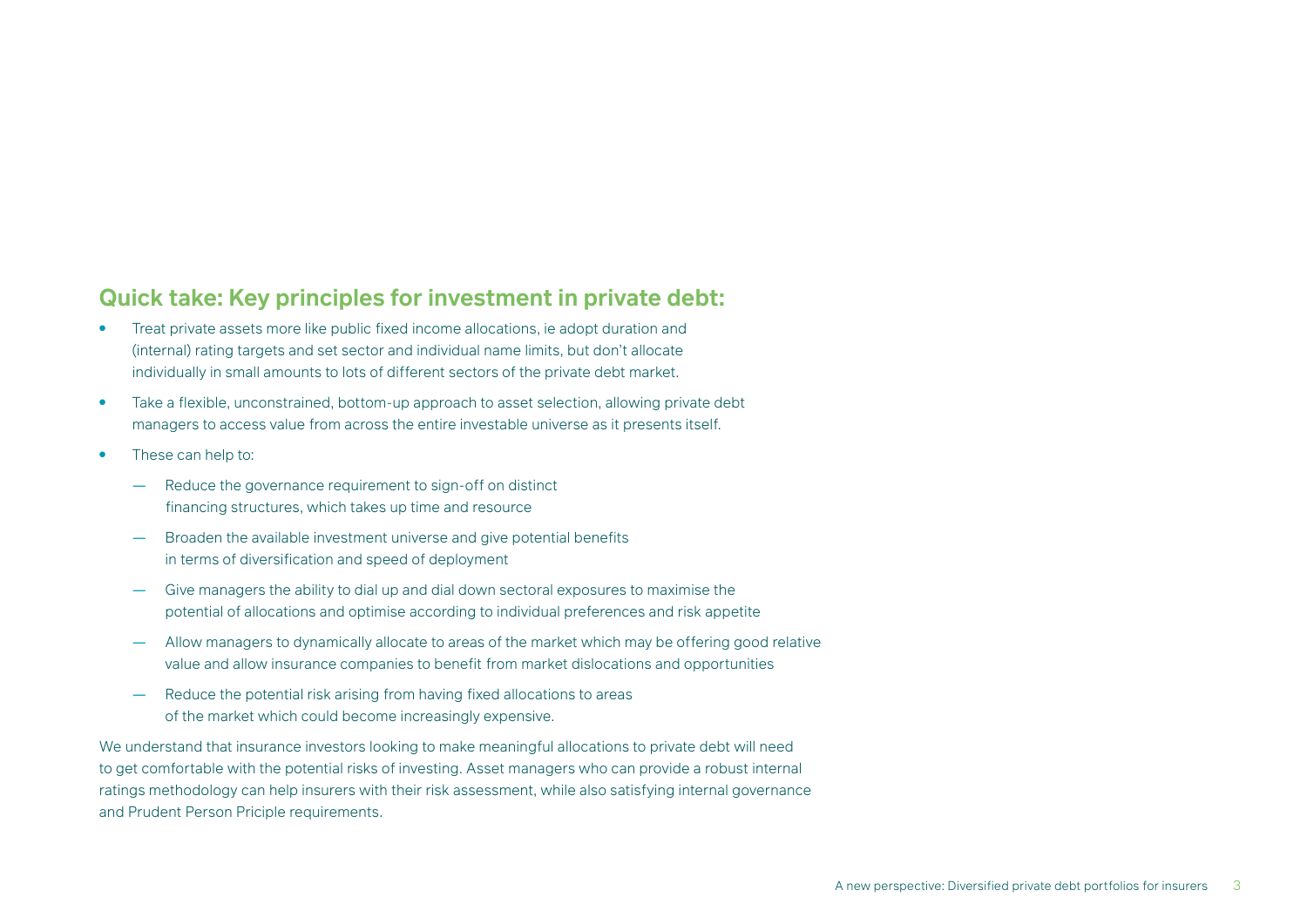# The case for a strategic allocation to private debt

Private markets in Europe have come a long way in the past decade or so. Private debt, or private credit as it is also often referred to, continues to attract strong demand from institutional investors globally who have essentially gone looking for what they cannot find in public markets, whether that's return enhancement, risk diversification, increased structural protections including financial and nonfinancial covenants, or regulatory capital efficiency.

Investors often associate private debt with 'midmarket' direct lending, given the popularity of that investment strategy since the global financial crisis (GFC). However, interest in other types of private debt has also steadily grown over the same timeframe. As these markets have become more established, investors who have put in the time, effort and governance to get comfortable with private debt and better understand the risks, have built larger and more complex portfolios.

### **Why allocate to private debt?**

There are multiple reasons why a strategic allocation to private debt makes sense for insurers. In our view, private debt offers ready access to a large and diverse opportunity set that could potentially provide:

- Predictable and long-term stable cashflows that match the characteristics of their projected liabilities
- Higher risk-adjusted returns versus public market equivalents, often referred to as 'illiquidity premium', while still maintaining credit quality
- Diversifying potential in an investment portfolio (from a risk and return perspective) given the lower correlation to public markets and macroeconomic drivers (counter-cyclicity). Private debt assets typically have different characteristics to public fixed income assets and could offer access to a broader range of exposures, sectors/industries or target outcomes
- Insulation of balance sheets from day-today fluctuations in publicly-traded bond and equity markets. The valuation of private and illiquid debt portfolios tends to be substantially less volatile than public market valuations (as underlying assets are often valued based on the present value of expected future cashflows)
- Enhanced risk mitigation through the ability of private lenders to:
	- 1. Offer borrowers multiple, and often bespoke, structuring possibilities to help mitigate risks;
	- 2. Create robust documentation including embedding (maintenance) covenants and other structural investor protections in deal-terms;
	- 3. Potentially maximise recoveries in the event that an investment does not perform as expected. Those with the in-house restructuring resource and expertise in place can play an active role in restructurings.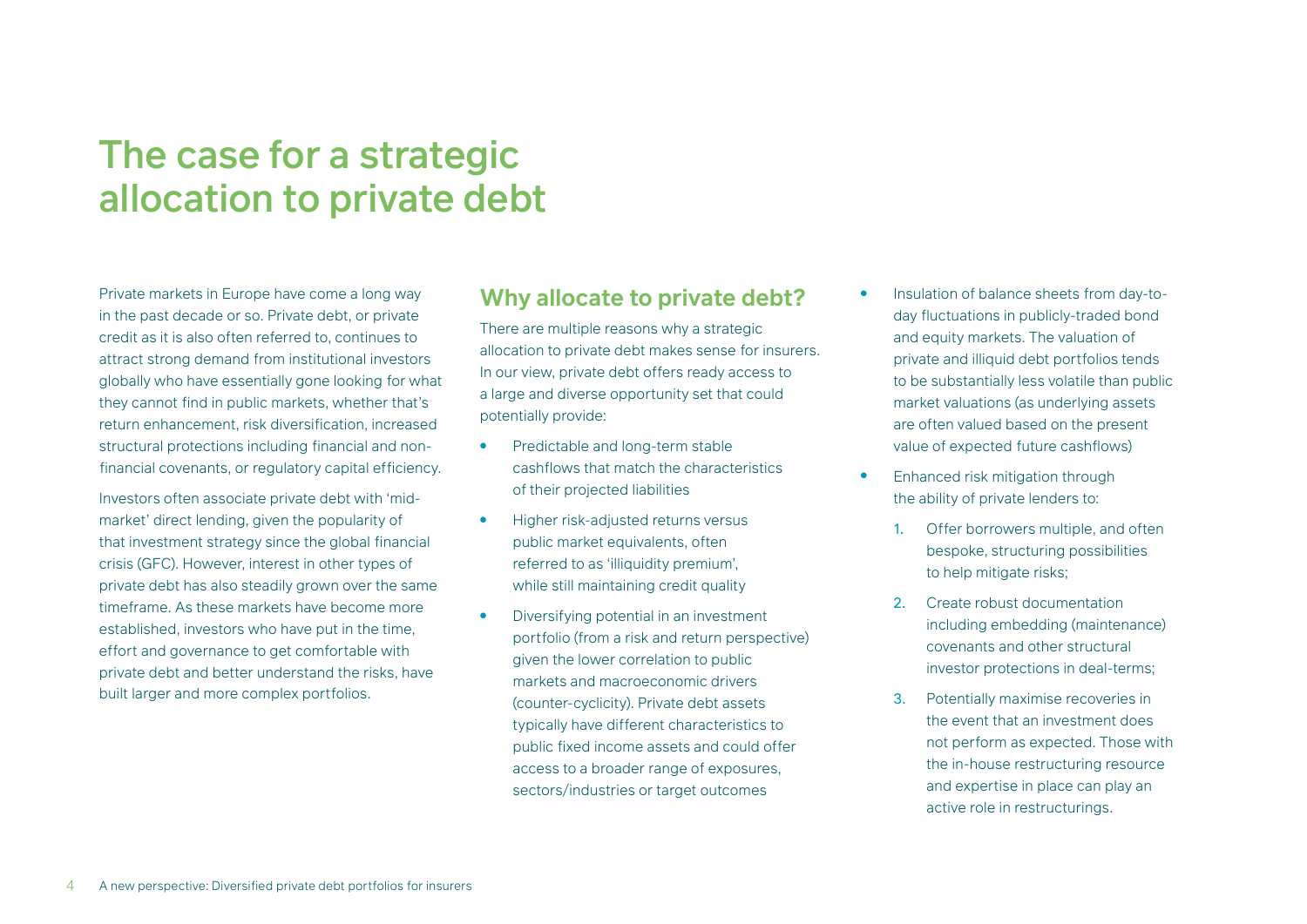## **Mapping the opportunity set**

The investable universe in private debt has become much broader and more diverse as a result of continued innovation within the asset class. Established private debt managers with the breadth of capabilities, expertise and resources have, in turn, responded to investor appetite for new sources of alpha by unlocking new opportunities for investment and by deploying capital across the capital structure to target different risk/return profiles.

Private debt comprises an array of opportunities spanning corporate lending, real assets, consumer finance and private securitisations. Institutional investors are able to gain access to asset classes and asset types which have the potential to deliver enhanced return profiles, including numerous opportunities that could attract a lower SCR and thus increase both the capital efficiency and profitability of an insurance company. Figure 1 highlights some of the key asset classes that can be used to build a diversified multi asset private debt portfolio – we have focused on the strategies currently of most interest to insurers. These asset classes can be blended and combined to suit very specific insurer requirements.

Figure 2 illustrates the investable universe and opportunity set in the private markets below 10 years of spread duration.

#### Figure 1 Private debt investment opportunities for insurers

| <b>Corporate lending</b>                                                  | <b>Real assets</b>                                                       | <b>Consumer finance</b> |
|---------------------------------------------------------------------------|--------------------------------------------------------------------------|-------------------------|
| European leveraged loans                                                  | Infrastructure debt                                                      | Residential mortgages   |
| NIG mid-market corporate lending<br>(direct lending, asset-based lending) | Senior commercial real estate debt<br>Junior commercial real estate debt | Consumer loans          |
| IG mid-market corporate lending<br>(trade finance)                        | Whole loan commercial real<br>estate debt                                |                         |
| Private placements                                                        |                                                                          |                         |
| Distressed debt and special situations                                    |                                                                          |                         |
|                                                                           |                                                                          |                         |

Source: M&G, as at August 2021. IG = Investment grade, NIG = Non-investment grade. Information is subject to change and is not a guarantee of future results.



Figure 2 The private debt investable universe – focus on shorter-dated liabilities

Source: M&G, as at August 2021. The source of the information is M&G experience of trading in the market. Information is subject to change and<br>is not a quarantee of future results.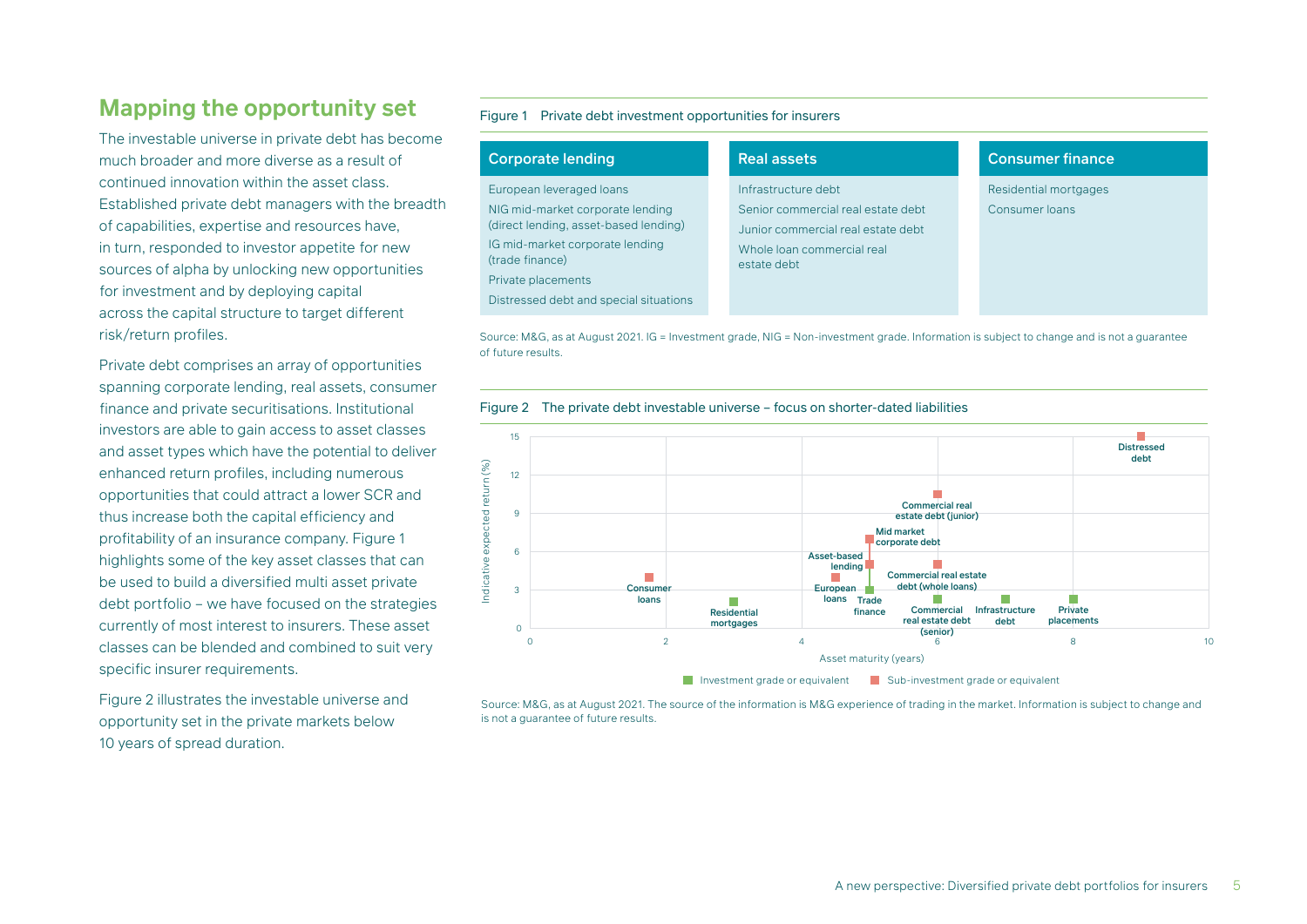## **Large, scalable market with long-term growth potential**

Private debt has been a growing part of institutional portfolios for several decades for the reasons we have already outlined. Available data on the asset class indicates that assets under management (AUM) has likely crossed the US\$1 trillion threshold, despite the pandemic disrupting origination and investment activity during parts of 2020. According to the latest figures (converted from US dollars to euros) from data provider Preqin, which provides the most comprehensive view of the market, private debt AUM rose to €850 billion as of December 2020, tripling in size relative to €286 billion in AUM recorded for 2011. Dry powder levels — the amount raised for private debt strategies but not invested — has also increased exponentially in recent years, reaching €310 billion in August 2021.





Source: Preqin Pro, as at 31 December 2020. Information is subject to

All signs point to further growth ahead. Preqin has forecasted private debt AUM to reach €1.25 trillion by 2025, increasing at a compound annual growth rate (CAGR) of 11.4% — the second highest of any alternative asset class, after private equity. Increased demand from borrowers for alternative sources of funding has also been a central tenet of the growth in private debt and will continue to be part of its ongoing development.

Many companies are opting to stay private for longer periods of time compared to a decade ago before deciding to go public – spending their fastest-growing years under private ownership and tapping into large pools of private growth capital to build to sufficient size and scale for an IPO.

There is a great need for many insurance companies to put capital to work. Industry consensus suggests that around 10% of insurer investment portfolios will be allocated to private markets in the next five years. While this is a significant amount of as-yet uninvested assets looking for private market opportunities, we believe there is no shortage assets requiring private credit financing solutions, enabling significant capital to rinancing solutions, enabling significant capital t<br>be deployed. Insurers and asset managers alike will nevertheless need to be able to withstand this weight of incoming capital and deploy in a sensible, scalable and timely manner.

### Private debt set to enter its next phase of growth?

Many of the factors that supported the growth, development and evolution of private debt in Europe in the years since the GFC, including those that have supported lending outside of the banking sector, continue to do so. Multi-year banking and financial regulatory reform is still in the early stages of implementation and borrowers' demand for more flexible sources of capital has only grown.

Policymakers too are going some way to encourage the ongoing development of private debt in Europe, with recognition that non-bank lending plays a valuable role connecting capital markets with the real economy – many have already pointed to the crucial role private debt could play in a post-pandemic recovery.

As the asset class enters its next phase of growth, we think investors are on the verge of a huge opportunity.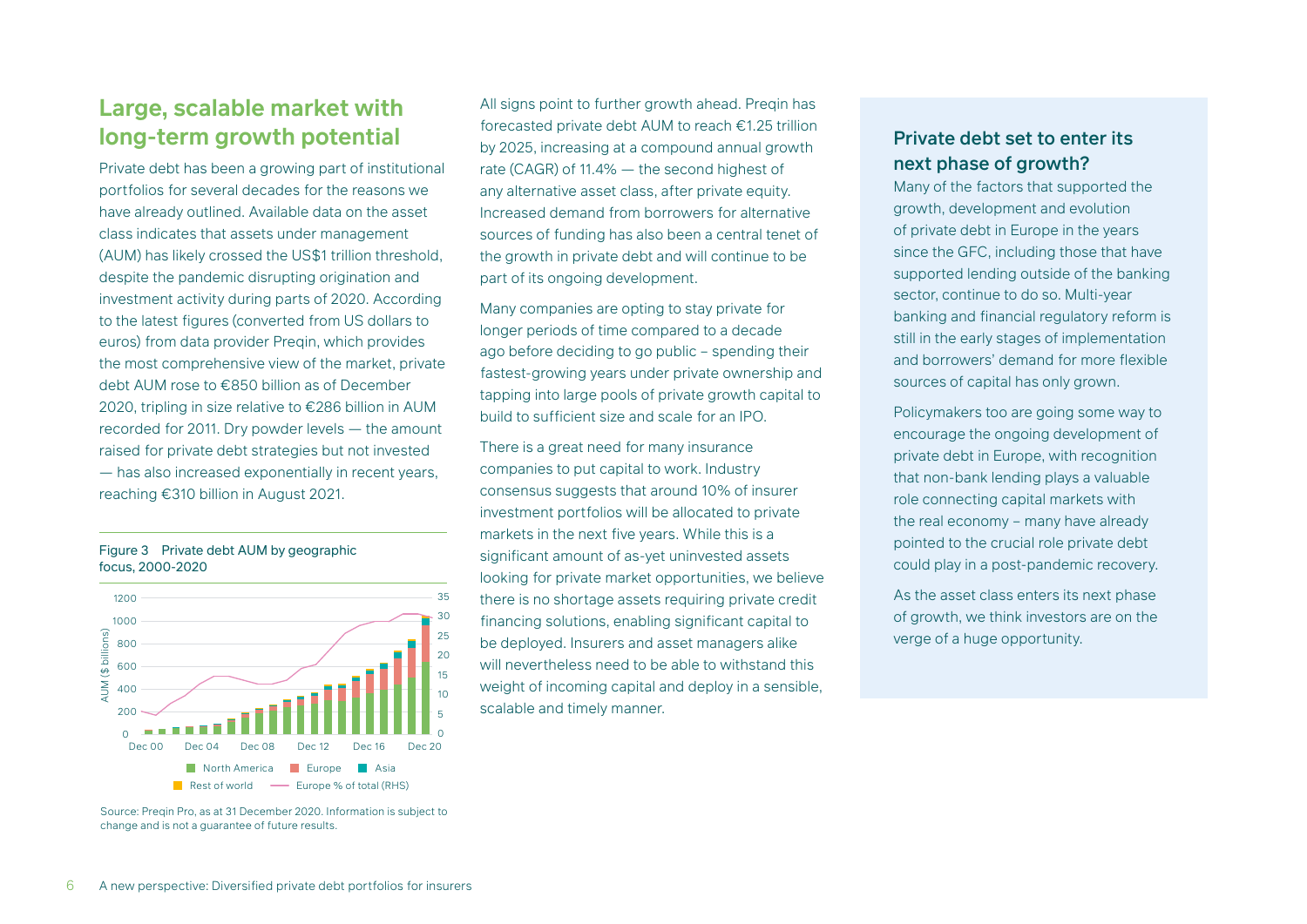## **A source of stable, longterm yield**

For insurers, private debt is becoming an increasingly important component in the search for stable yield, particularly for those looking to reduce balance sheet risk and income volatility.

Bonds have long been considered the mainstay of reliable income streams, but years of declining bond yields in-line with very low interest rates have made it harder for investors to reliably generate attractive levels of income in order to meet their objectives over the long term. Although inflation concerns have reared their ugly head in recent months, in turn triggering a sell-off in global bond markets, public bond spreads remain tight and yields are near historically low levels.

The volatility and disruption to the real economy during the past year or so has also created demand for assets that can reliably deliver stable income in more challenging and uncertain environments. In this respect, traditional investments comprising mainly fixed income assets (government and investment-grade corporate bonds), have been found wanting as trading in these 'liquid' markets became more difficult at the height of the COVID-19 crisis and spreads widened materially. Many private debt asset classes, in comparison, while not immune arguably proved to be relatively resilient amid wider market volatility.

Figure 4 Share of the US\$67 trillion global bond markets by their yields



Source: Bloomberg ICE BofA Global Broad Market Index (GBMI), as at 31 July 2021. % distribution of full market value according to yield-to-worst. Information is subject to change and is not a guarantee of future results.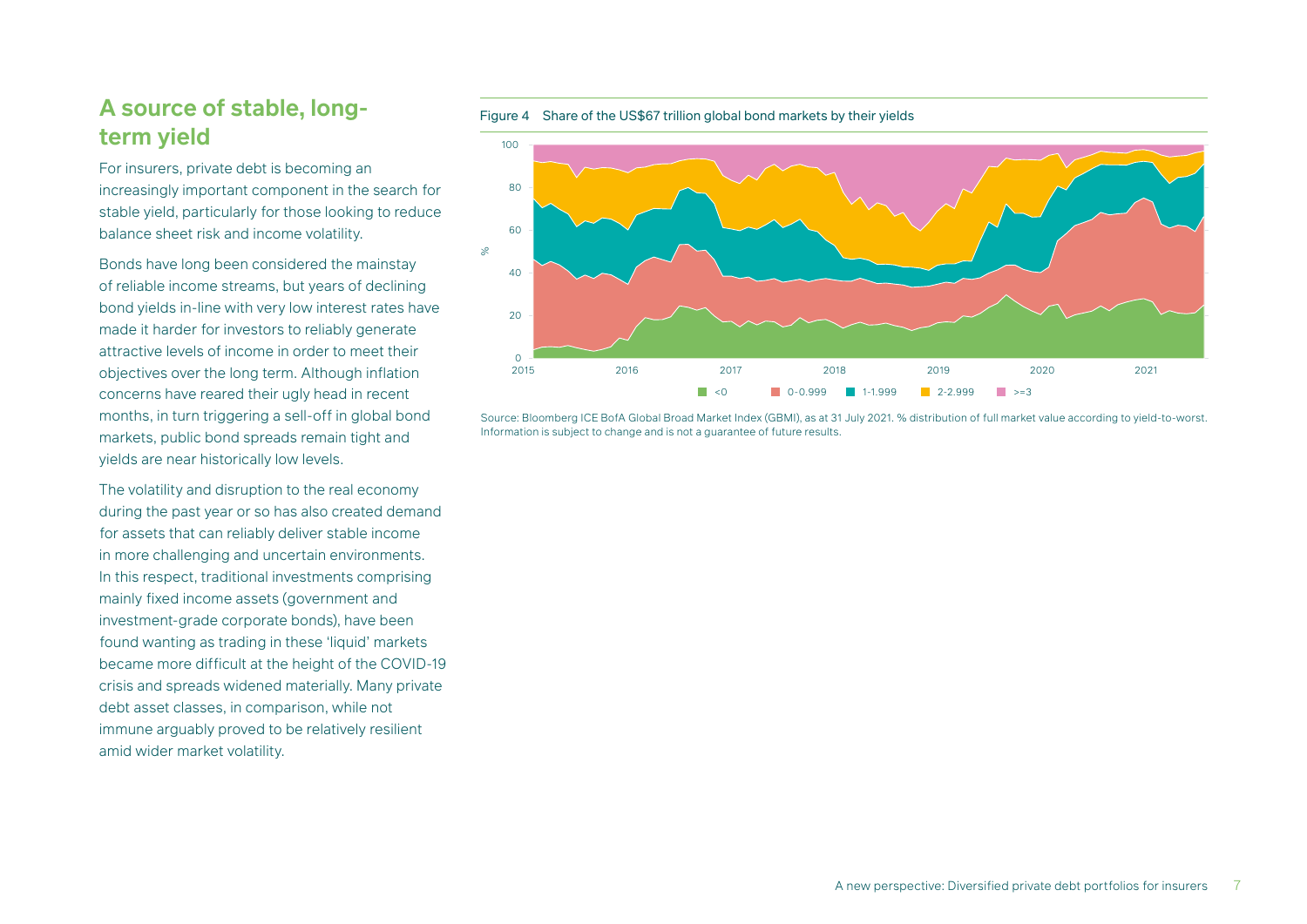## **Diversification of risk**

In addition to being a source of yield, adding private debt is widely considered to provide risk diversification, especially for portfolios comprised mainly of widely-traded (corporate) bonds. The benefit of diversification can be potentially enhanced by an allocation approach that allows investment across multiple asset classes within private debt – spanning real assets and consumer risk as well as private corporate lending (see next section, 'Building diversified private debt portfolios for insurers'). The performance of many private asset classes are uncorrelated with public markets such as equities and bonds, for example the return correlation of European leveraged loans to public market comparators (versus high yield bonds over a five-year horizon) has tended to be between 0.5 and 0.61 . For other private asset classes, impairment-based methodology may be applied when appraising performance of these assets and this helps to reduce mark-to-market volatility.

Private assets can also provide issuer diversification given the majority of private issuers are not active in public markets. For example, there is limited crossover between loan and high yield bond issuers in Europe, and 'mid-market' corporate direct lending tends to involve lending to private businesses with EBITDA typically in the range of €10-40 million, according to our definition – too small to access the public capital markets.

Furthermore, real asset debt and consumer finance tend to have very different underlying risks and performance drivers. Real assets derive security from property or infrastructure assets, which ultimately drives returns and loan recoveries.

Consumer finance is an asset class that has been historically difficult to access directly, so exposure here can provide diversification since insurers tend to have low/no allocations to residential mortgages and consumer loans. Being bank loans in nature, residential mortgage and consumer loan spreads are not driven by financial market dynamics and have exhibited low historical correlation with equivalent corporate bonds.

## **Illiquidity and complexity as sources of extra return**

In debt markets there are three ways to potentially increase your return: 1) increase your credit risk by investing in assets with a lower credit rating; 2) increase your duration risk by investing in longerdated assets; and 3) invest in assets which offer an illiquidity premium. The latter option is the only one which isn't associated with a higher capital charge for European insurers.

The required compensation for illiquidity will differ for different types of investors, but insurers can often comfortably accommodate a degree of illiquidity due the nature of their liabilities. Private debt is generally considered to be illiquid or less liquid relative to public market comparators (where these exist). While it's possible to sell assets, there is typically no liquid secondary market, thus making trading more difficult. The exception is the secondary leveraged loan market which exhibits decent two-way flow. However, as private markets grow and develop further, this could start to change.

As well as an illiquidity premium, there is often a complexity premium associated with private debt, with analysis of the transaction and structure more important than for corporate credit. In some of the smaller, less established parts of the market, the frequency of deals tends to be lower and the analysis undertaken on each transaction is more bespoke in nature. This often permits managers to garner greater compensation from these smallerscale investments compared to larger, more widely-syndicated transactions.

<sup>1</sup> Based on pre-pandemic monthly correlations between loans and high yield bond returns (hedged to Euros) over 5 years. Source: S&P LCD European Leveraged Loan index, ICE BoFAML European, Global, US High Yield bond indices.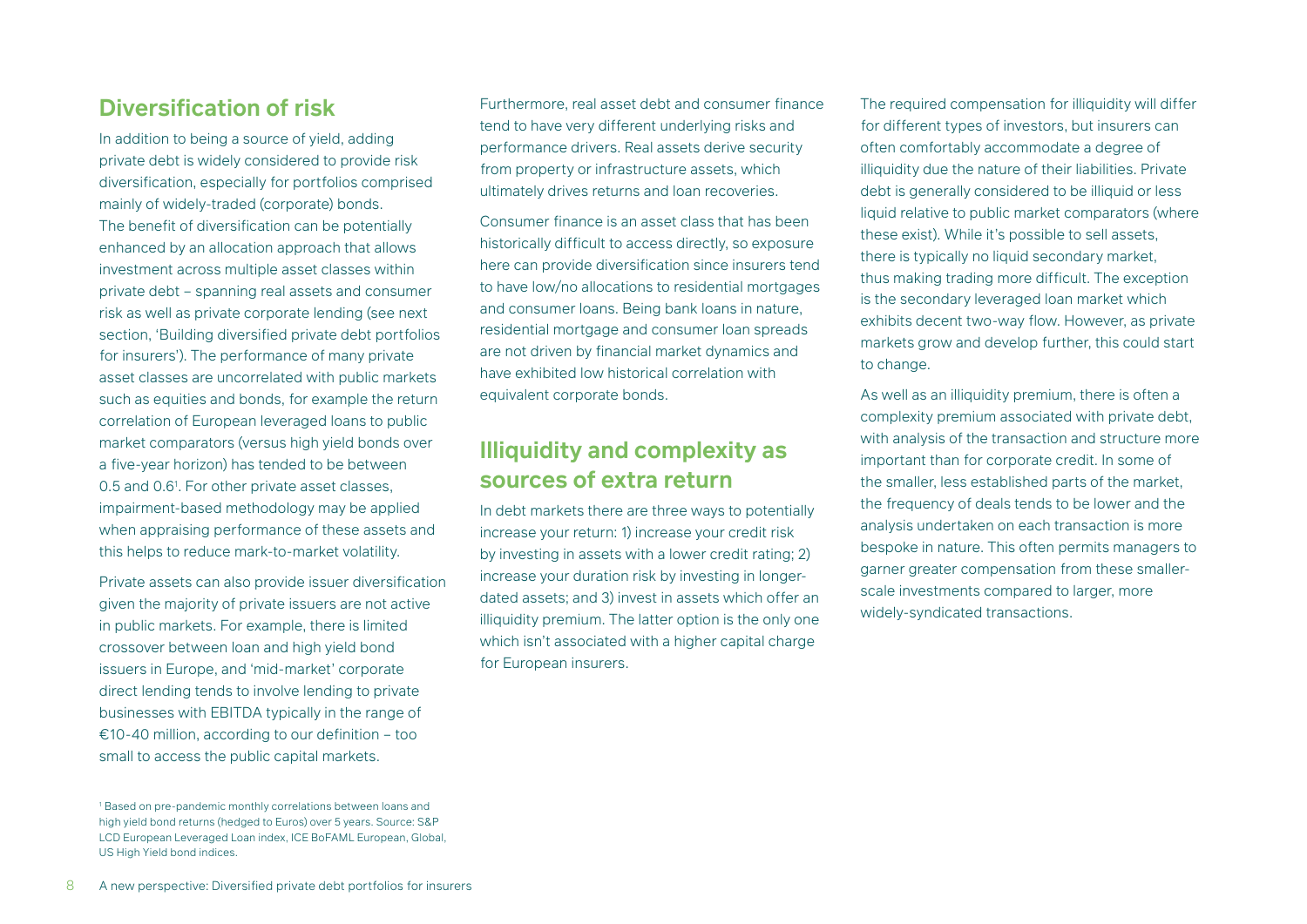# Building diversified private debt portfolios for insurers

As a consequence of the regulatory environment. the constraints placed on insurers can impact the way they invest, both in terms of the types of assets they require to meet their objectives, and how they build portfolios. When looking to build 'Solvency II-friendly' private debt portfolios for insurance clients, it is important to understand the characteristics of the potential "building blocks". Some investors assume that the range of opportunities (duration, coupon type, rating) in each asset type is the same as for public debt, and that is far from the case.

Figure 5, on the next page, offers an overview of the treatment of key private debt asset classes under the Solvency II framework.

Importantly, having the ability to create investment solutions that are flexible, diversified and customisable is a key advantage, in our view, when investing in private debt, and could help to align the mandate with a constantly changing opportunity set in order to make the most of allocations over time.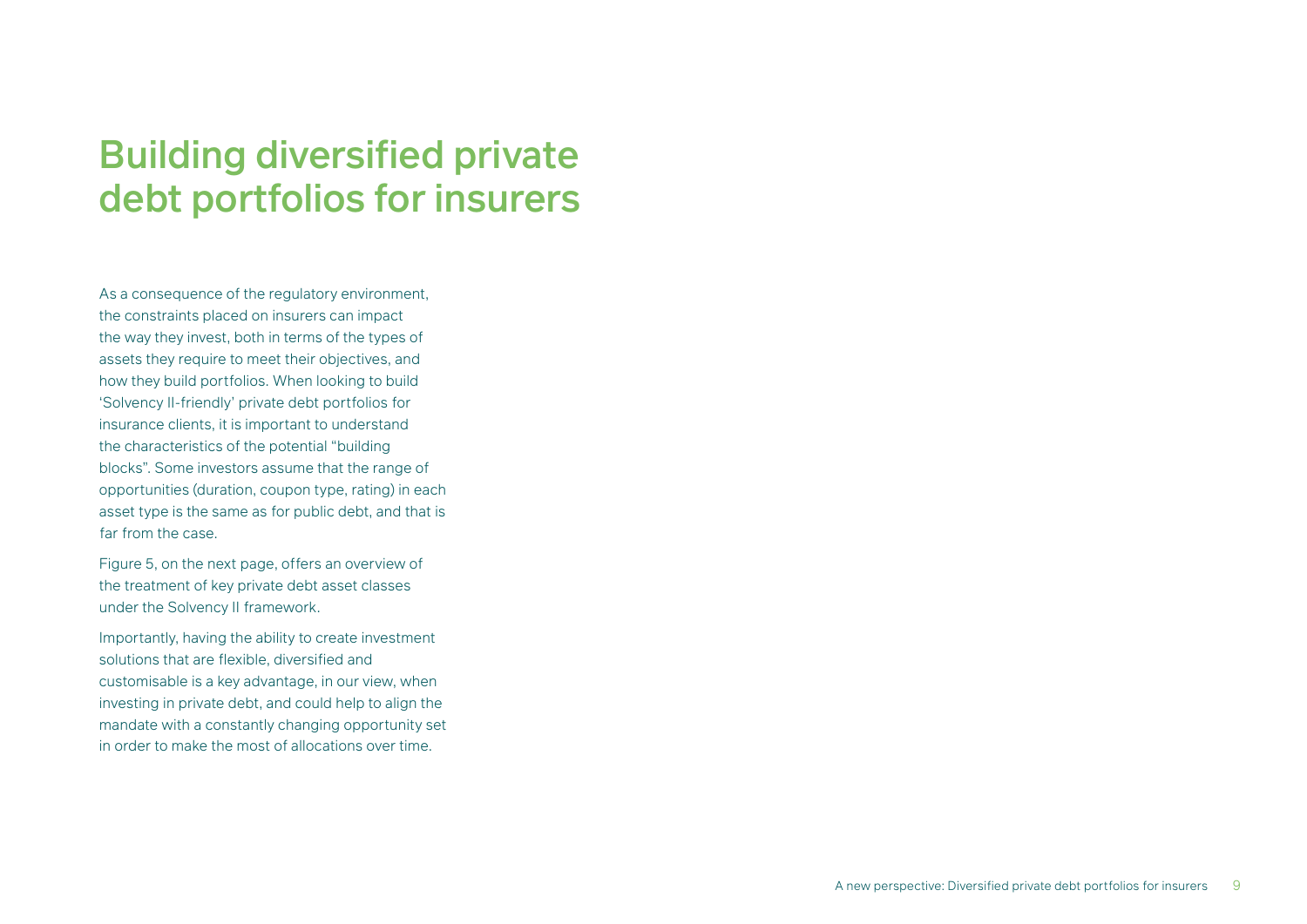### The building blocks

| <b>Credit risk</b>                        | <b>Strategy building</b><br>block                   | <b>Overview</b>                                                                                                                                                                                                                                                                                                             | <b>Risk module</b>             | <b>Estimated solvency</b><br>capital requirement (SCR) | Target return*                   | <b>Estimated return</b><br>on capital (RoC) |
|-------------------------------------------|-----------------------------------------------------|-----------------------------------------------------------------------------------------------------------------------------------------------------------------------------------------------------------------------------------------------------------------------------------------------------------------------------|--------------------------------|--------------------------------------------------------|----------------------------------|---------------------------------------------|
| Investment<br>grade<br>equivalent         | European and<br>UK residential<br>mortgages         | Whole loan investments of residential mortgages. Potentially<br>compelling risk-adjusted returns and highly attractive capital treatment<br>(counterparty risk module).                                                                                                                                                     | Counterparty<br>default risk   | $0 - 5%$                                               | Mid-swaps +<br>1.75-2.25%        | $35%+$                                      |
|                                           | Senior real<br>estate debt                          | Senior-ranking commercial real estate debt which is backed by<br>collateral, which should allow a 50% reduction in SCR.                                                                                                                                                                                                     | Spread risk                    | 15%<br>7.5% with collateral benefit                    | Libor + $3%$ (pre-<br>crisis)    | 20%<br>40% with<br>collateral benefit       |
|                                           | Senior<br>infrastructure debt                       | Long-dated debt benefiting from qualifying infrastructure status under<br>Solvency II.                                                                                                                                                                                                                                      | Spread risk                    | 12-20%                                                 | Gilts/Mid-swaps<br>$+1.5 - 2.5%$ | 7.5-20%                                     |
|                                           | European and UK<br>long-lease property              | An attractive way of matching long-dated insurance liabilities. Treated<br>as property risk.                                                                                                                                                                                                                                | Property risk                  | 25% (standalone)<br>c.20% (post-<br>diversification)   | c.3%                             | 12-15%                                      |
|                                           | European private<br>placements                      | Private lending to IG companies that do not typically have public<br>corporate bond issues. Offers investment diversification, enhanced<br>structures. Well-priced transactions can be sourced on an<br>opportunistic basis.                                                                                                | Spread risk                    | c.15% (depends on<br>asset duration)                   | $Libor + 2-2.5%$                 | 13-17%                                      |
| <b>IG NIG</b><br>crossover<br>risk        | Mid-market<br>corporate lending                     | Mid-market corporate loans can be structured as traditional cashflow<br>lending or asset-based lending (ABL) transactions, and the universe<br>can include trade financing deals. The mid-market corporate lending<br>universe offers investors a continuum of target risk/return metrics<br>depending on their preference. | Spread risk                    | c.15% (depends on<br>asset duration)                   | $Libor + 3-7%$                   | 20-50%                                      |
|                                           | UK consumer loans                                   | Whole-loan portfolios of consumer loans acquired from banks.<br>Compelling returns versus equivalently-rated corporate bonds.                                                                                                                                                                                               | Spread risk                    | 15%                                                    | Mid-swaps +<br>$3.5 - 4.5%$      | 25-30%                                      |
| Non-<br>investment<br>grade<br>equivalent | European senior<br>loans (conservative<br>approach) | Conservative, senior loan-only approach based on fundamental credit<br>analysis. Attractive running yield of Libor + 4%. Liquidity benefits versus<br>other private assets, given an active secondary market for loans.                                                                                                     | Spread risk                    | 25-30%                                                 | Libor + $3-4\%$                  | $10 - 15%$                                  |
|                                           | Distressed debt /<br>special situations             | Equity-like returns with capital consumption more akin to that of high<br>yield debt. Diversity of asset type means restructuring does not suffer<br>from market cyclicality.                                                                                                                                               | Spread risk<br>and equity risk | 20-25%                                                 | 12-15%                           | 50-75%                                      |

#### Figure 5 What asset classes and assets could comprise an insurer's private debt portfolio?

Source: M&G, as at August 2021. Indicative only. \*Target return estimates are gross of fees and the source of the information is M&G experience of trading in the market. Estimated return on capital is a function of the estimated solvency capital requirement calculated using a prescribed standard formula approach under Solvency II and the target return estimates. Information is subject to change and is not a guarantee of future results.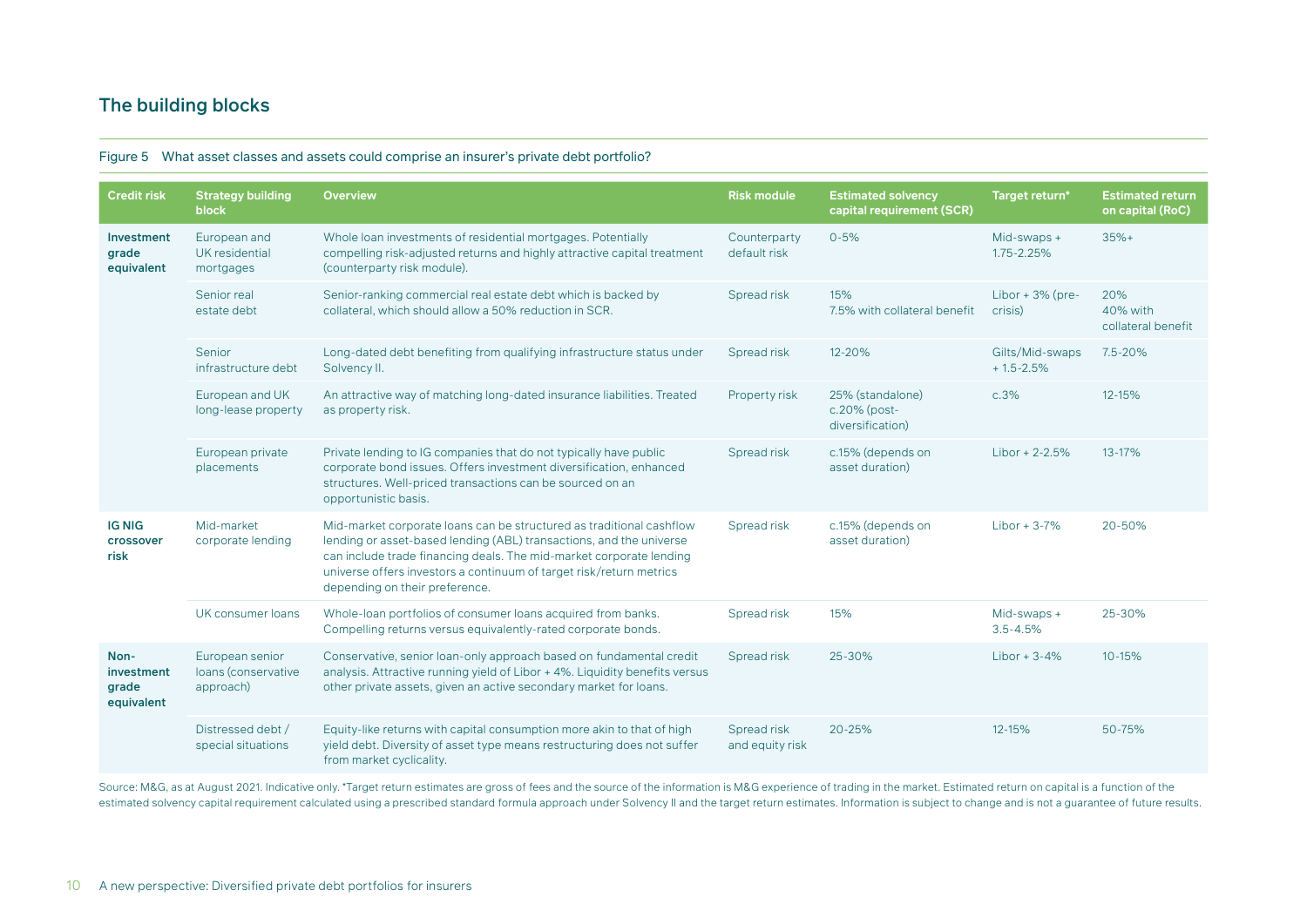## **Optimising the portfolio from a regulatory capital perspective**

Experience has taught us that building private asset portfolios under Solvency II involves at least two key considerations. As experienced managers working in partnership with our insurance clients, we look to effectively and efficiently optimise allocations:

- 1. from an economic risk/return basis;
- 2. with respect to key insurance metrics, such as SCR budget, return on capital, duration target.

#### Credit risk

Private markets assets are typically unrated by external credit assessment institutions (ECAI) under the Solvency II standard formula. The spread risk charges on unrated bonds and loans are lower than those of sub-investment grade issuers with comparable durations, so unrated private debt tends to be quite capital efficient. However, without a public rating, there is no standardised measure of risk for each asset. Managers that can provide a robust 'internal' ratings methodology, that is fit for use by an insurer, can add a lot of value in this regard.

The Prudent Person Principle states that firms may only invest in assets of which they are able to identify, measure, monitor and manage the risks which are being taken. An internal rating methodology offers a crucial framework that can be assessed, and assets can be monitored against that methodology.

This in turn allows insurers to satisfy internal governance and Prudent Person Principle requirements, which demand that they demonstrate sufficient knowledge of the different asset classes that could comprise the investment mandate (typically a defined list), and further enables them to outsource the management of holistic portfolios that are invested within the approved framework without the need to assess all investments on an asset-by-asset basis. This approach also offers scope to potentially incorporate new asset classes as part of the mandate at a future date.

#### Credit analysis

Fundamental credit research and analysis is critical to all stages of the investment process and ongoing management of the portfolio. Full evaluation of the credit and risk profile of an investment can sort the good, quality businesses (with a reason to exist) from those which may offer less compelling fundamentals or less favourable terms to lenders for the same risk. This is not only important to help maximise return for a given level of risk in a portfolio, but also to ensure the right investments are selected at the right time.

Risk mitigation can be potentially further enhanced through the ability of private lenders to secure structural protections from borrowers such as improved covenants; and through the asset manager having in-house restructuring resource and expertise in place in order to help to maximise recovery value in the event that an investment does not perform as expected.

### Managing ESG risks and opportunities

For private assets, it is not possible to apply a onesize-fits-all approach to analysing environmental, social and governance (ESG) factors given the unique attributes and risks (which can be idiosyncratic in nature) of the diverse range of sub-asset classes and assets that comprise the investable universe.

Private debt's emphasis on long-term credit quality nevertheless lends well to incorporating ESG considerations, given the fact that borrowers and lenders work very closely together. This close nexus can allow for meaningful dialogue with borrowers to pro-actively engage on material ESG issues, giving private lenders an edge relative to public bondholders, in this respect. As well as access to borrowers, for a strong, systematic engagement programme, it's important to have sufficient resources to do the engagement, the lobbying and the risk assessment in-house, to do it both qualitatively and quantitatively.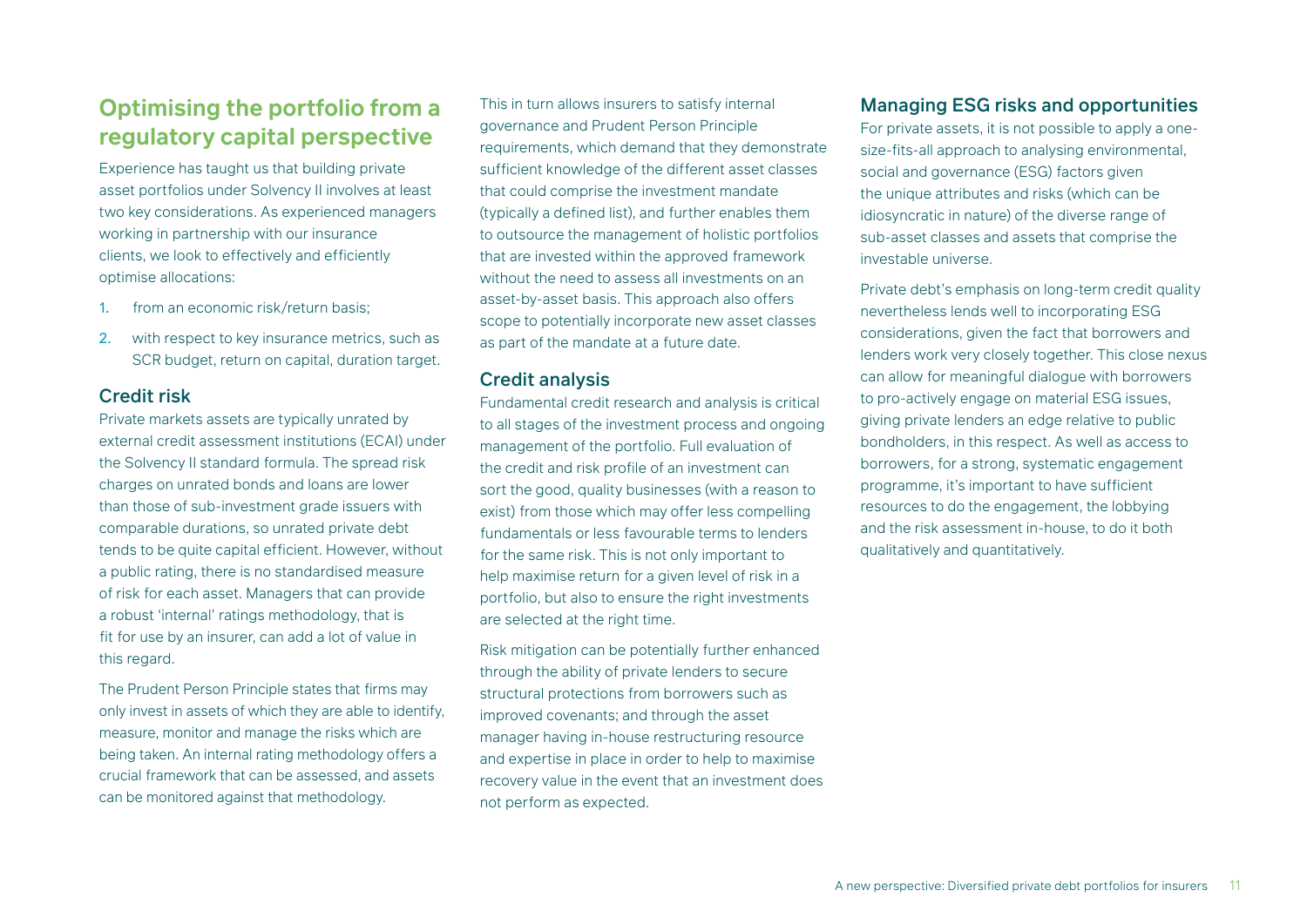**Objective:** UK general insurer with limited exposure to the private markets, operating a partial internal model under the Solvency II framework and looking to increase portfolio yield without increasing risk by accessing European private debt markets.

Segregated mandate aim: To construct a deliberately flexible portfolio of private debt assets with broadly similar average duration and risk/ rating to the existing corporate bond portfolio, and to obtain an illiquidity premium over public markets.

Scope of investable universe: Commercial real estate debt, infrastructure debt, European leveraged loans, mid-market corporate lending, residential mortgages and other idiosyncratic opportunities.

#### In brief: Segregated mandate requirements:

- Returns: Overall SONIA + 3% return target<sup>2</sup>. Minimum return over equivalent corporates of 0.5% (on average)
- Risk and Ratings: Over 50% of the assets with investment grade equivalent risk (internal rating). Average BBB rating (internal rating)
- Maturity: Under 10 years, average maturity: < 5 years
- Geographic focus: Global, FX risk hedging to be applied
- SCR limits: 15% spread risk SCR limit.

**How can managers most effectively deploy capital?**

We believe there are several ways to enhance the deployment potential of a private debt mandate, yet doing this effectively and efficiently requires the flexibility to focus on the most interesting opportunities and to continue to avoid overpriced sectors over time.

#### Seeking the right balance

As a manager looking to fulfil a specific mandate, being able to deploy capital relatively quickly is preferable, in order to meet client expectations within a reasonable timeframe, so having scalable opportunities is important. However, the private debt market is one where the most attractive assets are often of an opportunistic nature. Hence having a wide mandate in terms of asset types is very important, and having constraints in terms of internal ratings helps create a balanced operating framework. Understanding a client's appetite for assets and scale over time is also important as governance, as we understand that investment in new asset classes requires a large governance budget.

#### Go where the (relative) value is

We believe it is essential to pay the right price for the right assets. Pricing and relative value across individual private debt markets can ebb and flow due to a variety of factors, and the illiquidity premium (or conversely structural protections) may diminish as markets become commoditised or niche areas become crowded. Often, there may only be a shortterm window where the best pricing is available.

This is why we believe a flexible, risk-based approach, where managers can access value as it presents itself, rather than rigidly following a process of filling a pre-determined asset allocation, can achieve better outcomes.

<sup>2</sup> As stated in the IMA

<sup>12</sup> A new perspective: Diversified private debt portfolios for insurers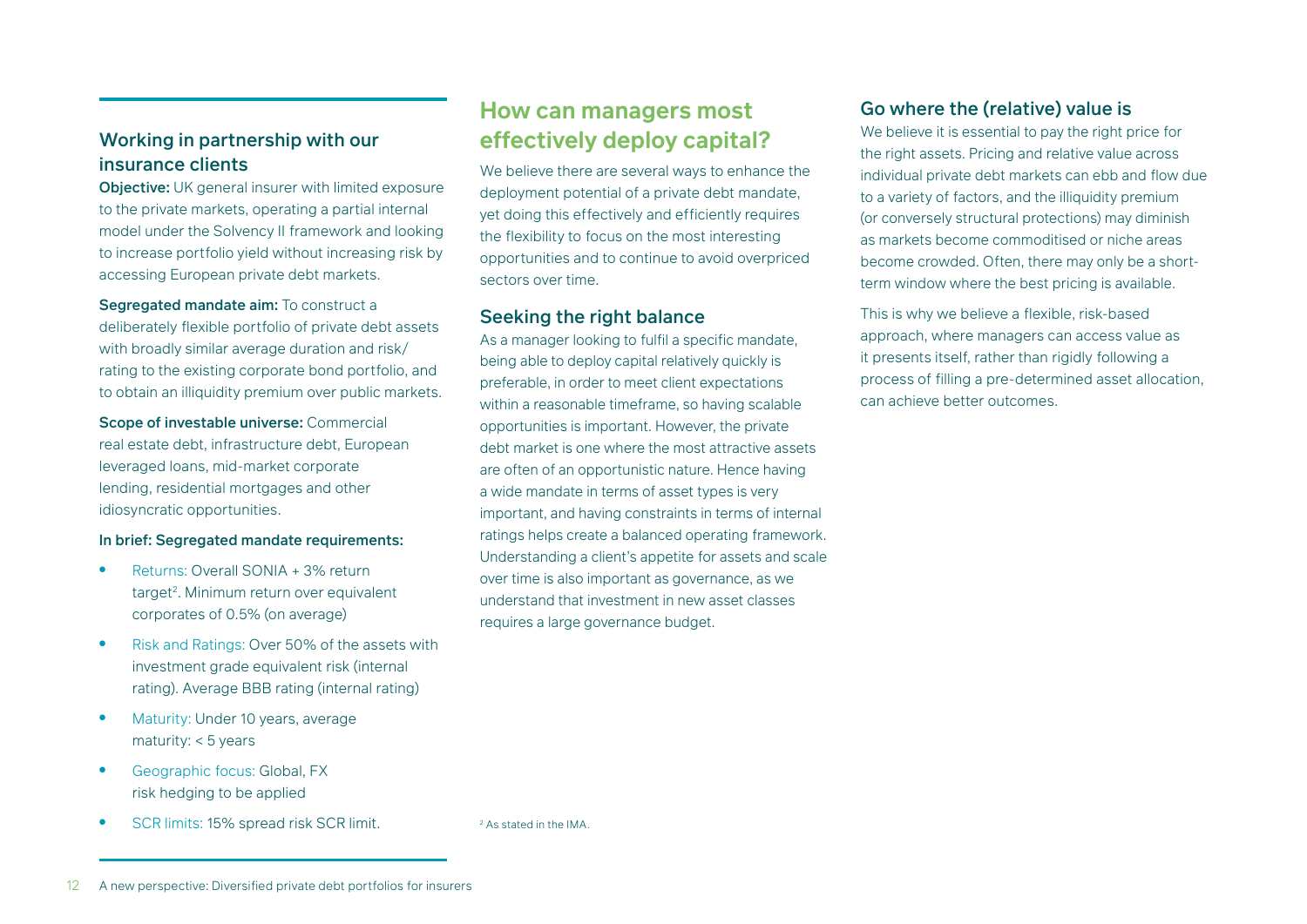# Summing up

We believe that the typical approach employed by insurance investors when allocating to private debt – progressively identifying sub-types of private debt, completing governance on these over an extended period, and then filling a pre-determined allocation – may result in sub-par portfolios, particularly where the subasset class is "popular". However, by looking at private debt allocations from a new perspective, ie increased flexibility for the manager to source assets across the full range of opportunities, but with specific insuranceled constraints on internal ratings etc, we think that insurers would be well-positioned to harness the full potential of this dynamic and evolving asset class in order to meet their needs and objectives over time.

Private debt investment typically offers a yield pick up over publicly-traded corporate debt, together with better structural protections, while providing diversification. The main risk that asset managers can help insurers avoid is creating investment portfolios that achieve the illiquidity and complexity without the additional return.

Working with managers who can access the widest possible range of private debt opportunities is crucial. Both to build portfolios in a timely way, and also to help ensure potential risk-adjusted returns are achieved.  $\square$